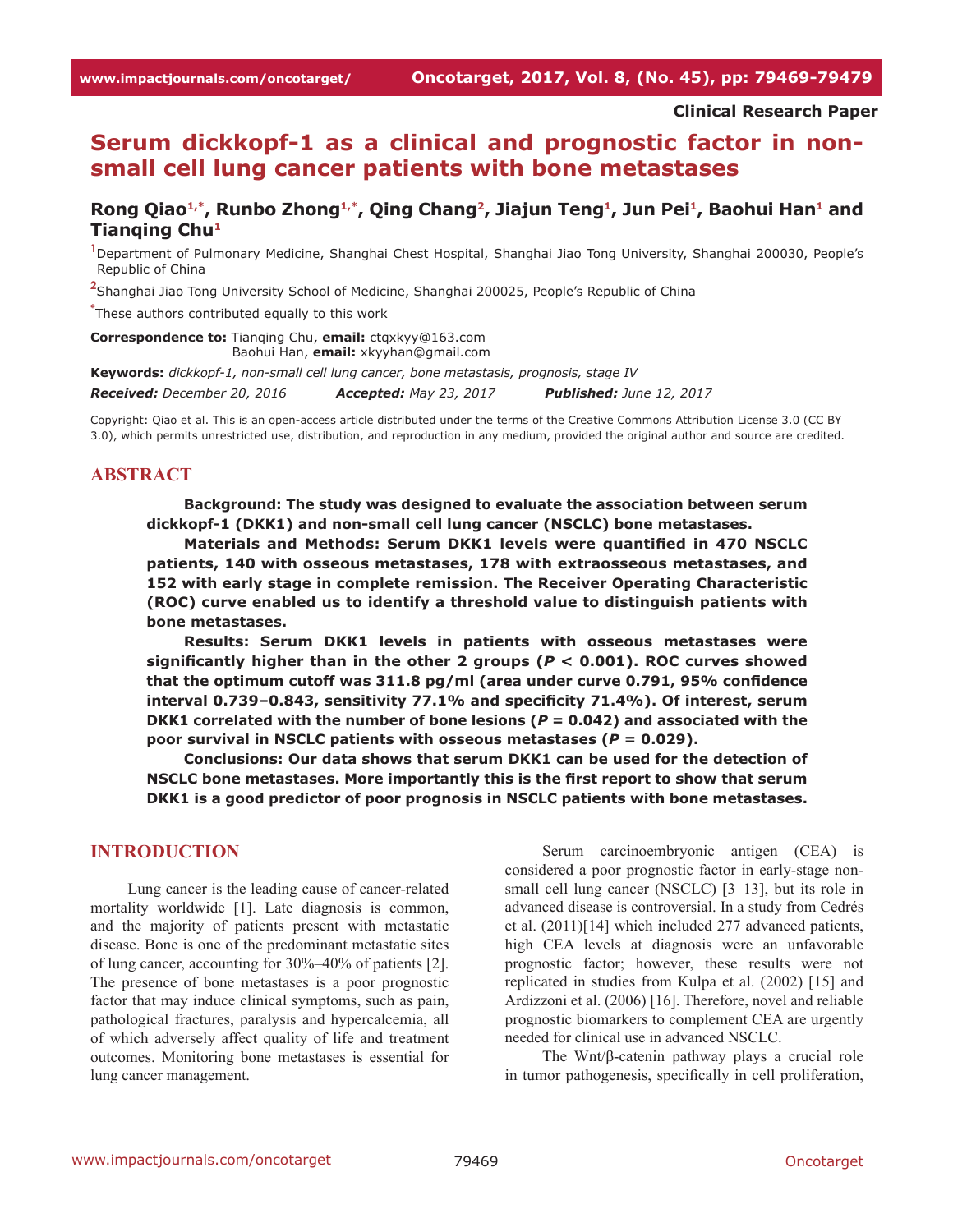| <b>Characteristics</b><br>patients with early stage $(N = 152)$ |       | <b>Patients with osseous</b><br>metastases $(N = 140)$ | <b>Patients with extraosseous</b><br>metastases $(N=178)$ |  |
|-----------------------------------------------------------------|-------|--------------------------------------------------------|-----------------------------------------------------------|--|
| Mean age (years)                                                | 59.51 | 57.1                                                   | 59.1                                                      |  |
| Gender                                                          |       |                                                        |                                                           |  |
| male                                                            | 98    | 87                                                     | 111                                                       |  |
| female                                                          | 54    | 53                                                     | 67                                                        |  |
| <b>ECOG PS</b>                                                  |       |                                                        |                                                           |  |
| $0 - 1$                                                         | 150   | 134                                                    | 174                                                       |  |
| $\overline{2}$                                                  | 2     | 6                                                      | 4                                                         |  |
| <b>Smoking history</b>                                          |       |                                                        |                                                           |  |
| yes                                                             | 89    | 54                                                     | 93                                                        |  |
| no                                                              | 63    | 86                                                     | 85                                                        |  |
| <b>Histology</b>                                                |       |                                                        |                                                           |  |
| adenocarcinoma                                                  | 96    | 100                                                    | 120                                                       |  |
| squamous carcinoma                                              | 32    | 15                                                     | 22                                                        |  |
| other NSCLC                                                     | 24    | 25                                                     | 36                                                        |  |

**Table 1: Clinical features of all patients**

Abbreviations: NSCLC, non-small cell lung cancer; ECOG PS, Eastern Cooperative Oncology Group performance status; *N*, number.

angiogenesis, motility and invasiveness [17–19], and may also play an important role in the differentiation of osteoblasts [20, 21]. The activity of Wnt family ligands is antagonized by several secreted factors including Dickkopf (DKK). DKK1 blocks Wnt/β-catenin signaling by binding low-density lipoprotein receptor-related protein 5 and 6 and preventing receptor-ligand interactions [22, 23]. It has been reported that DKK1 produced by myeloma cells inhibits osteoblast differentiation *in vitro*, and increased DKK1 levels in bone marrow plasma and peripheral blood correlate with the presence of lytic bone lesions in myeloma patients [20]. It has also been suggested that breast cancer cells with over-activated Wnt/β-catenin signaling produce high levels of DKK1, which is involved in breast cancer-derived osteolytic metastases [24]. As our previous studies described, we have found that lung tumor cell derived DKK1 increases the level of β-catenin and negatively regulates osteoblast differentiation [25], indicating that lung cancer produced DKK1 may be an important mechanistic link between NSCLC and bone metastases.

However, whether serum DKK1 contributes to bone metastasis and can be used to predict the prognosis of advanced NSCLC patients has not been addressed. In this study, we investigated whether circulating DKK1 levels were associated with bone metastases in NSCLC and explored additional information relating to the severity and prognosis of NSCLC.

# **RESULTS**

### **Serum DKK1 levels are increased in NSCLC patents with bone metastases**

This study enrolled 470 NSCLC patients, including 140 with osseous metastases, 178 with extraosseous metastases, and 152 with early stage in complete remission, and DKK1 protein was detected in all serum samples. The baseline characteristics of all patients are shown in Table 1. The mean level of serum DKK1 was 371.44 pg/ml in patients with osseous metastases. In contrast, the mean levels of serum DKK1 were 260.71 pg/ml and 160.07 pg/ml in patients with extraosseous metastases and patients with early stage in complete remission, respectively. The expression of DKK1 in serum was significantly upregulated in patients with osseous metastases compared to patients with early stage in complete remission  $(P < 0.001)$  and patients with extraosseous metastases ( $P < 0.001$ ). In stage IV, as shown in Table 2, serum DKK1 did not correlate with *N* stage ( $P = 0.455$ ), *T* stage ( $P = 0.761$ ), pleura metastases  $(P = 0.472)$ , lung metastases  $(P = 0.928)$ , brain metastases  $(P = 0.186)$ , liver metastases  $(P = 0.800)$  or adrenal gland metastases ( $P = 0.838$ ). Using the Receiver Operating Characteristic(ROC) curve drawn with these data, a serum level of 311.8 pg/ml was selected as the optimal cutoff value for detecting NSCLC with bone metastases to get both high sensitivity and high specificity (area under curve [AUC] 0.791, 95% confidence interval [CI] 0.739-0.843, sensitivity 77.1% and specificity 71.4%). These findings indicated that DKK1 is a potential serum biomarker to distinguish between osseous metastases and extraosseous metastases in stage IV NSCLC patients.

To evaluate the clinical utility of serum DKK1 as a bone metastasis biomarker, we also measured the conventional tumor marker CEA in patients with stage IV. Serum CEA levels were abnormally elevated in 180 out of 287 (62.7%) patients, and significantly higher in the osseous metastases group than the extraosseous metastases group ( $P = 0.042$ ). The optimum cutoff value for CEA was 3.03 ng/ml (AUC 0.577, 95% CI 0.511–0.644, sensitivity 81.3% and specificity 67.1%). ROC analysis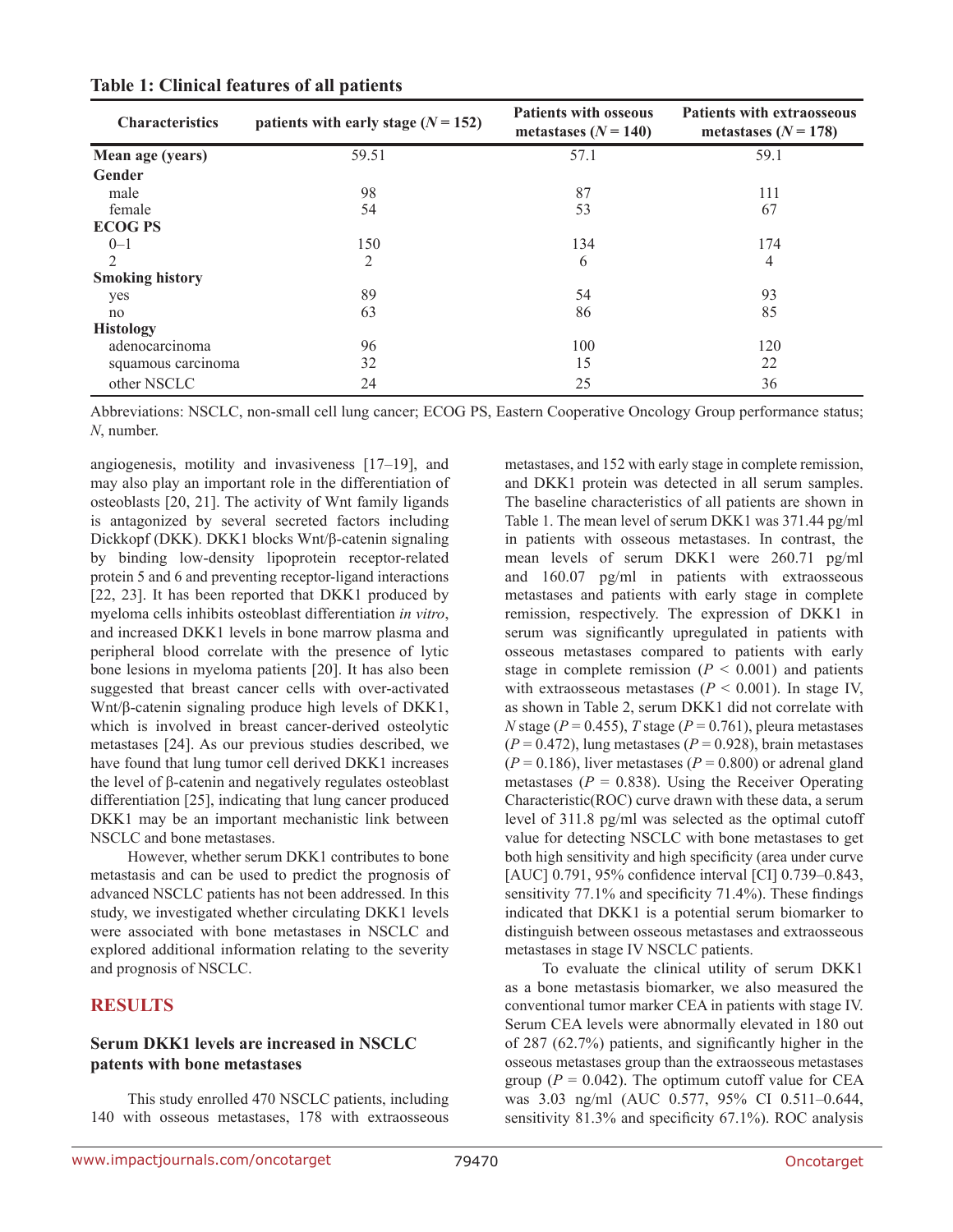|    | $\boldsymbol{N}$                                                                                                                                           | DKK1 pg/ml(mean)                                                                                 | P value                                                                                                                                                   |
|----|------------------------------------------------------------------------------------------------------------------------------------------------------------|--------------------------------------------------------------------------------------------------|-----------------------------------------------------------------------------------------------------------------------------------------------------------|
|    |                                                                                                                                                            |                                                                                                  | < 0.001                                                                                                                                                   |
|    |                                                                                                                                                            | 371.44                                                                                           |                                                                                                                                                           |
| no |                                                                                                                                                            |                                                                                                  |                                                                                                                                                           |
|    |                                                                                                                                                            |                                                                                                  | 0.472                                                                                                                                                     |
|    |                                                                                                                                                            |                                                                                                  |                                                                                                                                                           |
| no |                                                                                                                                                            |                                                                                                  |                                                                                                                                                           |
|    |                                                                                                                                                            |                                                                                                  | 0.928                                                                                                                                                     |
|    |                                                                                                                                                            |                                                                                                  |                                                                                                                                                           |
|    |                                                                                                                                                            |                                                                                                  |                                                                                                                                                           |
|    |                                                                                                                                                            |                                                                                                  | 0.186                                                                                                                                                     |
|    |                                                                                                                                                            |                                                                                                  |                                                                                                                                                           |
|    |                                                                                                                                                            |                                                                                                  |                                                                                                                                                           |
|    |                                                                                                                                                            |                                                                                                  | 0.800                                                                                                                                                     |
|    |                                                                                                                                                            |                                                                                                  |                                                                                                                                                           |
|    |                                                                                                                                                            |                                                                                                  |                                                                                                                                                           |
|    |                                                                                                                                                            |                                                                                                  | 0.838                                                                                                                                                     |
|    |                                                                                                                                                            |                                                                                                  |                                                                                                                                                           |
|    |                                                                                                                                                            |                                                                                                  |                                                                                                                                                           |
|    |                                                                                                                                                            |                                                                                                  | 0.455                                                                                                                                                     |
|    |                                                                                                                                                            |                                                                                                  |                                                                                                                                                           |
|    |                                                                                                                                                            |                                                                                                  |                                                                                                                                                           |
|    |                                                                                                                                                            |                                                                                                  | 0.761                                                                                                                                                     |
|    |                                                                                                                                                            |                                                                                                  |                                                                                                                                                           |
|    |                                                                                                                                                            |                                                                                                  |                                                                                                                                                           |
|    | Subgroup<br>yes<br>yes<br>yes<br>no<br>yes<br>no<br>yes<br>no<br>adrenal gland metastases<br>yes<br>no<br>$N0 + N1$<br>$N2 + N3$<br>$T1 + T2$<br>$T3 + T4$ | 140<br>178<br>135<br>183<br>99<br>219<br>79<br>239<br>29<br>289<br>19<br>299<br>49<br>269<br>177 | 260.71<br>303.74<br>313.68<br>310.39<br>309.04<br>324.68<br>304.43<br>315.66<br>308.84<br>315.61<br>309.07<br>299.39<br>311.29<br>311.27<br>141<br>307.20 |

**Table 2: Serum DKK1 concentrations in different metastatic organs in all stage IV NSCLC patients**   $(N = 318)$ 

Abbreviations: NSCLC, non-small cell lung cancer; DKK1, Dickkopf-1; N, number.

showed that testing both DKK1 and CEA increased the detection accuracy for NSCLC bone metastases compared with CEA alone (AUC 0.797, 95% CI 0.746–0.848, sensitivity 82.9% and specificity 68.9%; DKK1 plus CEA vs. DKK1 alone  $P = 0.370$ ; DKK1 plus CEA vs. CEA alone  $P = 0.0001$ ). Thus, serum DKK1 had a greater AUC than CEA in patients with osseous metastases compared

with patients with extraosseous metastases (Figure 1, Table 3). As determined by bivariate correlation analysis, the correlation coefficient between serum DKK1 and CEA levels was not significant (correlation coefficient 0.049;  $P = 0.407$ , also indicating that measuring both serum markers could improve the overall sensitivity for detecting bone metastases.



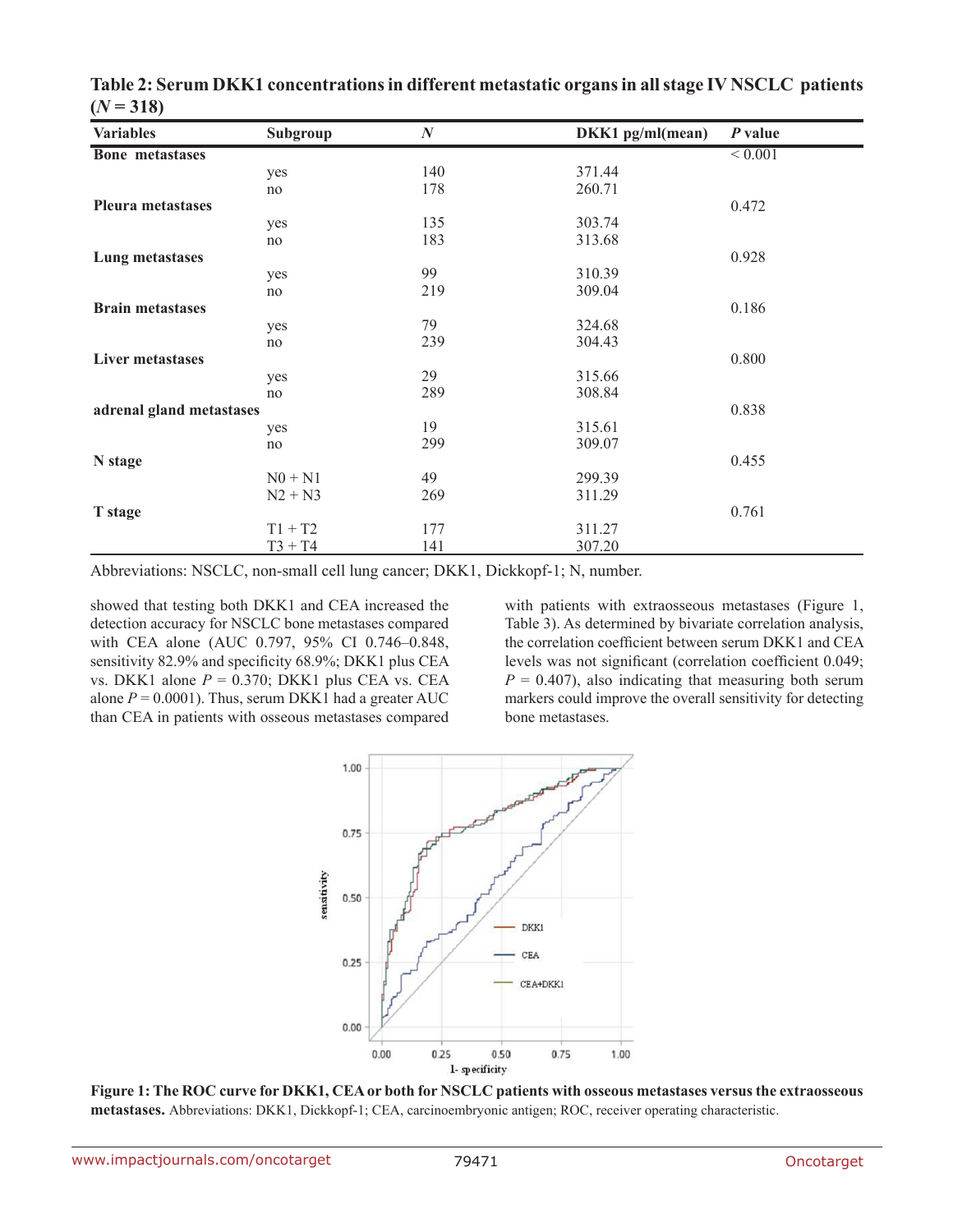| TROIC OF INSURIST TOT HIMBUT CHIVILE OF BUT WHIT D'IXIXIA QETT OF BOULD HI MUNUCHON OF BOHU HIMBURGUS |                            |                     |                     |                     |  |
|-------------------------------------------------------------------------------------------------------|----------------------------|---------------------|---------------------|---------------------|--|
| <b>Variables</b>                                                                                      | <b>AUC</b> (95% CI)        | <b>Cutoff value</b> | Sensitivity $(\% )$ | Specificity $(\% )$ |  |
| <b>CEA</b>                                                                                            | 0.577<br>$(0.511 - 0.644)$ | $3.03$ (ng/ml)      | 81.3                | 67.1                |  |
| DKK1                                                                                                  | 0.791<br>$(0.739 - 0.843)$ | $311.8$ (pg/ml)     | 77.1                | 71.4                |  |
| $CEA + DKK1$                                                                                          | 0.797<br>$(0.746 - 0.848)$ |                     | 82.9                | 68.9                |  |

**Table 3: Results for measurement of serum DKK1, CEA or both in detection of bone metastases**

Abbreviations: DKK1, Dickkopf-1; CEA, carcinoembryonic antigen; ROC, receiver operating characteristic; AUC, area under curve.

# **Association between serum DKK1 levels and clinicopathological parameters in patients with osseous metastases**

In the osseous metastases group, 45 patients had a solitary bone metastasis and 95 had multiple bone metastases; 49 patients had isolated bone metastases and 91 had bone and visceral or cerebral metastases. Serum DKK1 levels were classified as high or low in relation to the cutoff value, which was based on the results of ROC analysis. Patients with osseous metastases  $(n = 140)$ were divided into groups based on serum DKK1 levels, the high level group (DKK1  $>$  311.8 pg/ml,  $n = 108$ ) and a low level group (DKK1  $\leq$  311.8 pg/ml,  $n = 32$ ). The relationship between serum DKK1 level and clinicopathological characteristics of these patients were then analyzed as shown in Table 4. High serum DKK1 levels were significantly correlated with age  $(P = 0.017)$ , and intriguingly, also with the number of bone metastases  $(P = 0.042)$ . There was no association with metastatic pattern and the distribution of bone metastases.

### **High serum DKK1 levels are associated with shorter overall survival in patients with osseous metastases**

The median survival time of patents with bone metastases was 15.2 months. Kaplan–Meier analysis indicated that high DKK1 levels were correlated with poor overall survival ( $P = 0.025$ ) (Figure 2). Predictive value of serum DKK1 in the subgroups of bone metastases, such as in those with solitary bone metastasis, multiple bone metastasis, isolated bone metastases, additional visceral or cerebral metastases, stage  $N0 + N1$ , stage  $N2 + N3$ , stage  $T1 + T2$  and stage  $T3 + T4$  were further investigated. Serum DKK1 also showed prognostic significance in the subgroups of patients with stage  $N2 + N3$ , multiple bone metastasis, and additional visceral or cerebral metastases (Figures 3, 4).

Univariate Cox regression analyses revealed significant associations between overall survival and ECOG PS (hazard ratio [HR] = 3.115; *P* = 0.004), *N* stage (HR = 1.862;  $P = 0.026$ ), number of bone metastases  $(HR = 2.088; P = 0.001)$ , metastatic pattern  $(HR = 1.297;$   $P = 0.009$ ) and serum DKK1 level (HR = 1.648;  $P = 0.026$ ). There were no associations between OS and age, sex or smoking history. Multivariate Cox regression analysis indicated that ECOG PS (HR =  $3.956$ ;  $P = 0.001$ ), serum DKK1 level (HR = 1.675; *P* = 0.029), number of bone metastases (HR =  $1.904$ ;  $P = 0.004$ ) and metastatic pattern (HR =  $1.283$ ;  $P = 0.022$ ) were independent prognostic factors for overall survival in NSCLC patients with bone metastases (Table 5).

# **DISCUSSION**

DKK1 is a potent inhibitor of Wnt/β-catenin signaling [18, 26, 27] and has also been shown to inhibit osteoblastogenesis in various osteogenic cell lines [20, 28–31]. Elevated serum DKK1 has been found to be associated with worse survival in cancers from multiple organs including the pancreas [32], stomach [33, 34], liver [35, 36], ovary [37], bile duct [38], bladder [39, 40], prostate [41, 42], breast [43, 44], cervix [45, 46] and esophagus [47, 48]. Meanwhile, several studies investigated the clinical and prognostic significance of serum DKK1 in NSCLC, and concluded that DKK1 levels increased with the presence of distant metastases, and correlated with poor overall survival [49–51]. Despite these studies, the involvement of DKK1 in lung cancer bone metastases was still unclear. In this study, we found that serum DKK1 levels were significantly higher in patients with bone metastases compared with patients with early stage in complete remission  $(P < 0.001)$  and patients with extraosseous metastases ( $P < 0.001$ ). Using ROC curves drawn from our results, we obtained a sensitivity of 77.1% and a specificity of 71.4% for detecting NSCLC with bone metastases with a DKK1 cutoff level of 311.8 pg/ml. Combining serum DKK1 and CEA increased the sensitivity to 82.9%, significantly higher than CEA alone  $(P = 0.0001)$ , and there was no correlation between CEA and DKK1. No statistically significant differences between serum DKK1 levels and different extraosseous metastatic sites (pleura, lung, brain, liver and adrenal gland) were found. The reason why serum DKK1 was slightly lower in pleura metastases group in comparison with non-pleura metastases group may be due to the limited number of patient samples. Furthermore, we found that patients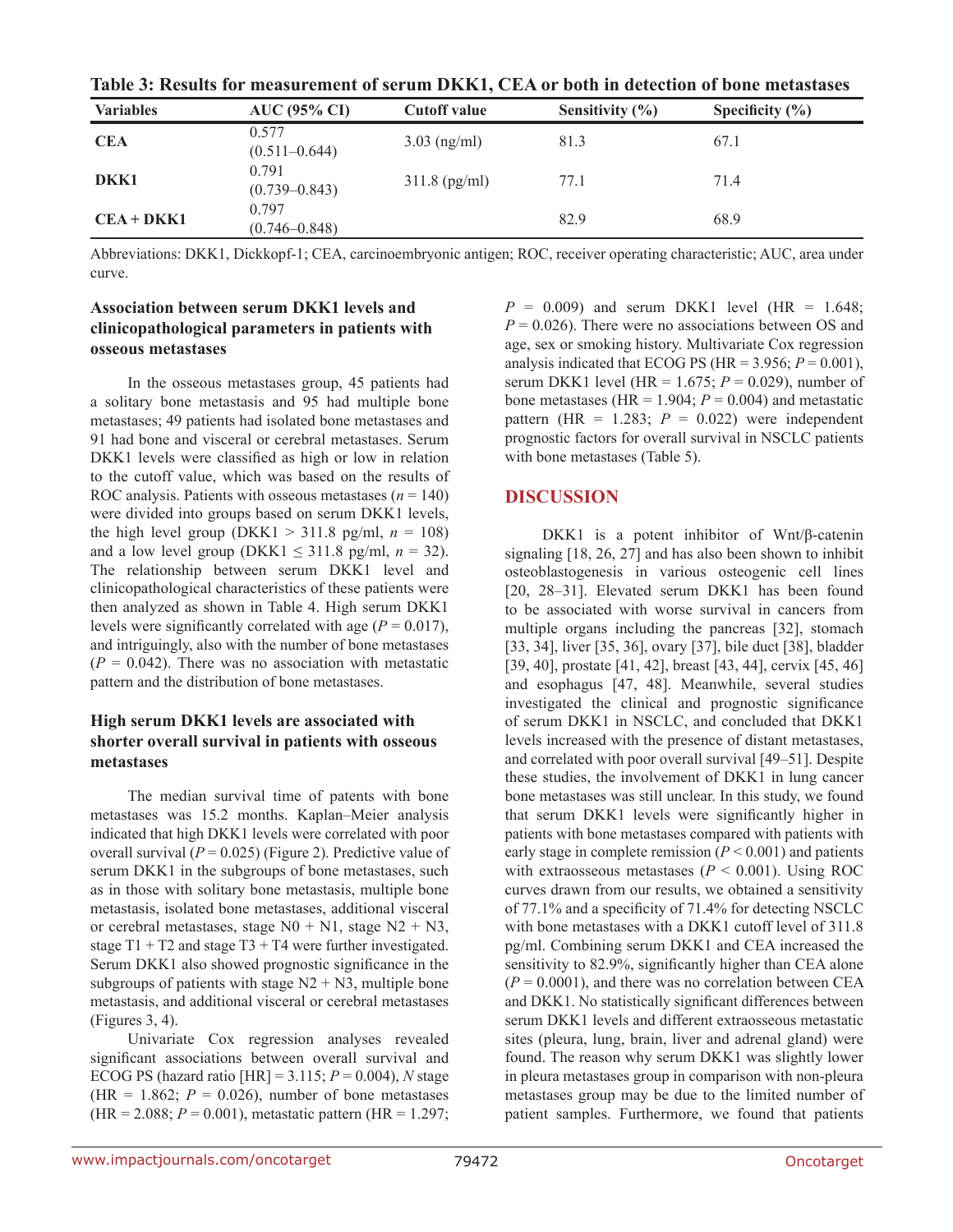|                                            | DKK1             |                  |           |
|--------------------------------------------|------------------|------------------|-----------|
| <b>Variables</b>                           | Low              | High             | $P$ value |
| Mean age (years)                           |                  |                  | 0.017     |
| $\leq$ 57.1                                | 21               | 45               |           |
| > 57.1                                     | $11\,$           | 63               |           |
| Gender                                     |                  |                  | 0.644     |
| male                                       | 21               | 66               |           |
| female                                     | $11\,$           | 42               |           |
| <b>ECOGPS</b>                              |                  |                  | 0.351     |
| $0 - 1$                                    | $32\,$           | $101\,$          |           |
| $\sqrt{2}$                                 | $\boldsymbol{0}$ | $\boldsymbol{7}$ |           |
| <b>Smoking history</b>                     |                  |                  | 0.579     |
| yes                                        | $11\,$           | 43               |           |
| no                                         | 21               | 65               |           |
| <b>Histology</b>                           |                  |                  | 0.077     |
| adenocarcinoma                             | $27\,$           | 73               |           |
| nonadenocarcinoma                          | $\sqrt{5}$       | 35               |           |
| N stage                                    |                  |                  | 0.330     |
| $N0 + N1$                                  | 6                | 13               |           |
| $N2 + N3$                                  | 26               | 95               |           |
| T stage                                    |                  |                  | 0.810     |
| $T1 + T2$                                  | $20\,$           | $70\,$           |           |
| $T3 + T4$                                  | 12               | 38               |           |
| Number of bone metastases                  |                  |                  | 0.042     |
| solitary bone metastases                   | 15               | 30               |           |
| multiple bone metastases                   | 17               | $78\,$           |           |
| Metastatic pattern                         |                  |                  | 0.353     |
| additional visceral or cerebral metastases | 23               | 68               |           |
| isolated bone metastases                   | $\boldsymbol{9}$ | $40\,$           |           |
| Distribution of bone metastases            |                  |                  |           |
| thorax                                     |                  |                  | 0.643     |
| yes                                        | 19               | 69               |           |
| no                                         | 13               | 39               |           |
| vertebrae                                  |                  |                  | 0.317     |
| yes                                        | $17\,$           | 68               |           |
| $\rm no$                                   | 15               | $40\,$           |           |
| pelvis                                     |                  |                  | 0.317     |
| yes                                        | 15               | $40\,$           |           |
| $\rm no$                                   | $17\,$           | 68               |           |
| $limb$                                     |                  |                  | 0.135     |
| yes                                        | 14               | 32               |           |
| $\rm no$                                   | 18               | 76               |           |
| skull                                      |                  |                  | 0.987     |
| yes                                        | $\sqrt{5}$       | $17\,$           |           |
| $\rm no$                                   | 27               | $91\,$           |           |

**Table 4: Association between serum DKK1 and clinicopathological characteristics of NSCLC patients with bone metastases**  $(N = 140)$ 

Abbreviations: ECOG PS, Eastern Cooperative Oncology Group performance status; DKK1, Dickkopf-1.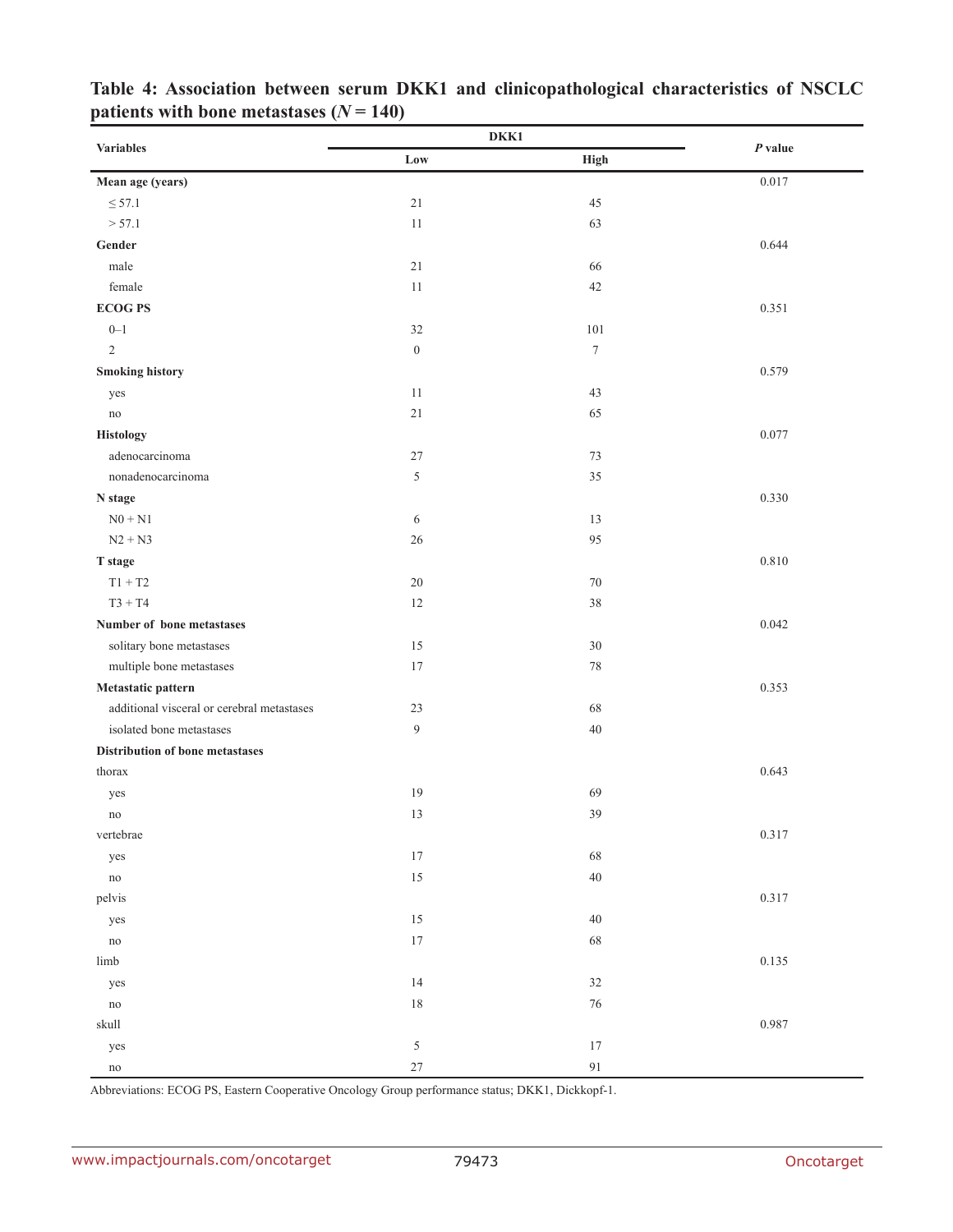

**Figure 2: Kaplan–Meier analysis for serum DKK1 in the bone metastases group.** Abbreviations: DKK1, Dickkopf-1.



**Figure 3: Kaplan–Meier analysis for serum DKK1 in the subgroups of bone metastases. (A, B) patients with stage N0 + N1,** N2 + N3; (**C**, **D**) patients with stage T1 + T2, T3 + T4. Abbreviations: DKK1, Dickkopf-1.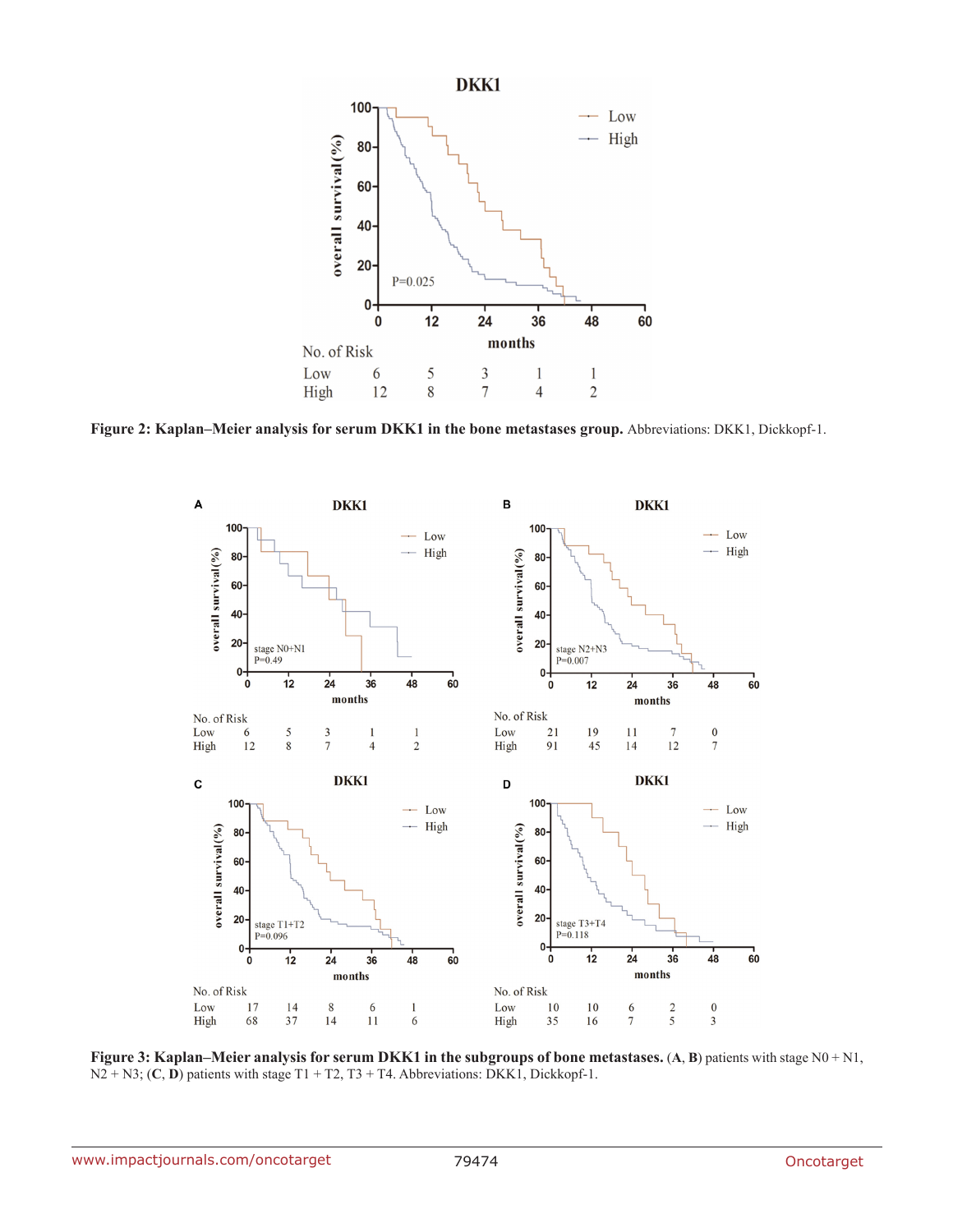with higher serum DKK1 levels were more likely to have multiple bone metastases. However, we also found that serum DKK1 levels did not differ significantly with metastatic pattern and the distribution of bone metastases. Our study suggested that elevated serum DKK1 level could be a marker for the presence of bone metastases in NSCLC, as well as breast cancer [43], multiple myeloma [52] and prostate cancer [53].

With respect to the results of survival analysis in patients with bone metastases, multivariate analysis identified that serum DKK1 levels and number of bone metastases were independent prognostic predictors for OS  $(P = 0.029, P = 0.004, respectively)$ . Moreover, Kaplan– Meier analysis indicated that high serum DKK1 levels were correlated with poor overall survival  $(P = 0.025)$ . Further prognostic analysis in clinical subgroups showed high serum DKK1 levels were associated with bad survival in patients with multiple bone metastasis. All these results confirmed that serum DKK1 could be used to predict the prognosis of NSCLC patients with bone metastases. To our knowledge, this is the first study to comprehensively investigate the association between serum DKK1 and NSCLC bone metastases. Because the number of serum samples we tested was limited, our results are just preliminary and might have some limits. A larger number of lung cancer samples need to be collected and more studies are also needed to corroborate our results. Further investigation on the function and mechanism of DKK1 in the bone metastasis of NSCLC is awaited.

Our results suggested that DKK1 plays an important role in lung cancer bone metastasis, and serum DKK1 may be a potential tumor biomarker of clinical prognostic value. No reported studies have investigated serum DKK1 in NSCLC patients with bone metastases. However, the mechanism underlying why DKK1 overexpression predicted poor prognosis for NSCLC patients with bone metastases is unclear. Further studies are required to delineate the role of DKK1 in the bone metastases of NSCLC.



**Figure 4: Kaplan–Meier analysis for serum DKK1 in the subgroups of bone metastases.** (**A**, **B**) patients with solitary bone metastasis, multiple bone metastasis; (C, D) patients with isolated bone metastases, bone and visceral or cerebral metastases. Abbreviations: DKK1, Dickkopf-1.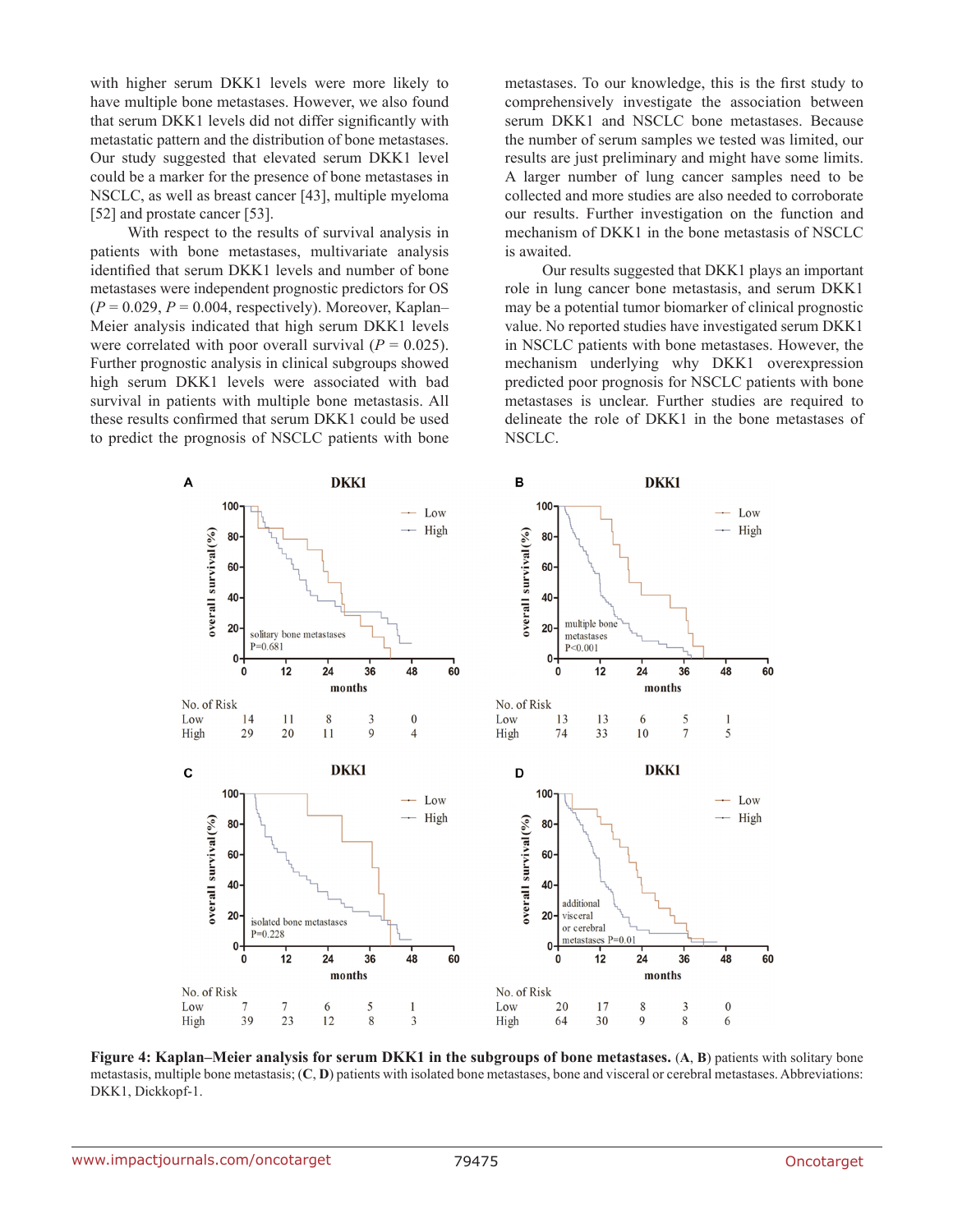| <b>Variables</b>                          | OS (univariate)       |         | OS (multivariate)     | P value |  |
|-------------------------------------------|-----------------------|---------|-----------------------|---------|--|
|                                           | Hazard ratio (95% CI) | P value | Hazard ratio (95% CI) |         |  |
| Age                                       | 1.036                 | 0.850   | 1.124                 | 0.554   |  |
| $( \leq 57.1 \text{vs.} > 57.1)$          | $(0.722 - 1.486)$     |         | $(0.763 - 1.655)$     |         |  |
| Gender                                    | 0.970                 | 0.870   | 0.657                 | 0.095   |  |
| (male vs. female)                         | $(0.671 - 1.402)$     |         | $(0.401 - 1.076)$     |         |  |
| <b>ECOG PS</b>                            | 3.115                 | 0.004   | 4.053                 |         |  |
| $(0-1 \text{ vs. } 2)$                    | $(1.429 - 6.790)$     |         | $(1.799 - 9.127)$     | 0.001   |  |
| <b>Smoking history</b>                    | 0.937                 | 0.730   | 0.679                 |         |  |
| (yes vs. no)                              | $(0.647 - 1.357)$     |         | $(0.411 - 1.122)$     | 0.131   |  |
| N phase                                   | 1.862                 | 0.026   | 1.565                 | 0.132   |  |
| $(N0+N1 \text{ vs. } N2+N3)$              | $(1.077 - 3.217)$     |         | $(0.874 - 2.802)$     |         |  |
| <b>Number of bone metastases</b>          | 2.088                 |         | 1.904                 |         |  |
| (solitary vs. multiple)                   | $(1.379 - 3.161)$     | 0.001   | $(1.227 - 2.954)$     | 0.004   |  |
| <b>Metastatic pattern</b>                 | 1.297                 | 0.009   | 1.283                 | 0.022   |  |
| (isolated bone vs. bone and other organs) | $(1.066 - 1.578)$     |         | $(1.036 - 1.588)$     |         |  |
| <b>Serum DKK1 levels</b>                  | 1.648                 | 0.026   | 1.675                 | 0.029   |  |
| (low vs. high)                            | $(1.060 - 2.561)$     |         | $(1.055 - 2.660)$     |         |  |

| Table 5: Univariate and multivariate analyses for prognostic factors in NSCLC patients with bone |  |  |  |
|--------------------------------------------------------------------------------------------------|--|--|--|
| metastases $(N = 140)$                                                                           |  |  |  |

Abbreviations: NSCLC, non-small cell lung cancer; OS, overall survival; ECOG PS, Eastern Cooperative Oncology Group performance status; CI, confidence interval; DKK1, Dickkopf-1.

# **MATERIALS AND METHODS**

### **Patients and serum samples**

Serum samples were collected from 140 patients with osseous metastases, 178 patients with extraosseous metastases, and 152 patients with early stage in complete remission admitted to Shanghai Chest Hospital from October 2011 to April 2012. Blood samples were collected before any treatment, and stored at −80°C. The study was approved by the ethical committees of Shanghai Chest Hospital and informed consent was signed by each patient. The enrollment criteria for all patients in this study were as follows: 1) pathologically proven primary NSCLC diagnosis; 2) Eastern Cooperative Oncology Group performance status (ECOG PS) 0–2; 3) life expectancy not less than 3 months; 4) no history of other cancers.

The following factors were evaluated: age; sex; histology; extent of primary lesion (*T* stage); involvement of regional lymph nodes (*N* stage); evidence of metastases to brain, liver, bone, lung, pleura, lymph node, pericardium, subcutaneous nodule or adrenal gland (M stage); performance status grade; serum DKK1 and CEA levels. Tumor stage was determined according to the 2009 tumor-node-metastasis (TNM) staging system.

Serum DKK1 levels were measured by enzymelinked immunosorbent assay (ELISA) with an immunoassay kit (Miltenyi, Bergisch Gladbach, Germany) according to the manufacturer's directions and measuring optical density at 450 nm. Results are reported as the concentration of DKK1 (pg/ml) in samples. Serum CEA levels were analyzed using a Quantitative assay kit (Roche Diagnostic GmbH, Basel, Switzerland) with an upper limit of 5 ng/ml defined as normal according to the kit's manufacturer.

Skeletal metastases were classified into five regions [54]: thorax (rib, clavicle, sternum and scapula), vertebrae (thoracic, lumbar and cervical spine), pelvis (ilium, ischium, pubis, sacrum and sacroiliac regions), limb (upper and lower extremities) or skull. Metastatic load was divided into solitary and multiple bone metastases. Metastatic pattern was divided into isolated bone and bone with visceral or cerebral metastases.

# **Statistical analysis**

Overall survival (OS) was calculated from the date of diagnosis until the date of mortality or the last follow-up date. Differences in serum DKK1 levels between groups were assessed by *t* test. Correlations between serum DKK1 levels and clinicopathological characteristics were estimated using  $\chi^2$  or Fisher's exact test. Receiver operating characteristics (ROC) curves were constructed to assess sensitivity, specificity and respective areas under the curves (AUCs) with 95% confidence intervals (CIs). We investigated the optimum cutoff value by maximizing the sum of sensitivity and specificity. Survival curves were estimated using the Kaplan–Meier method, and the log-rank test was used to compute differences between the curves. Multivariate analysis using the Cox proportional hazards regression model was performed to assess the prognostic value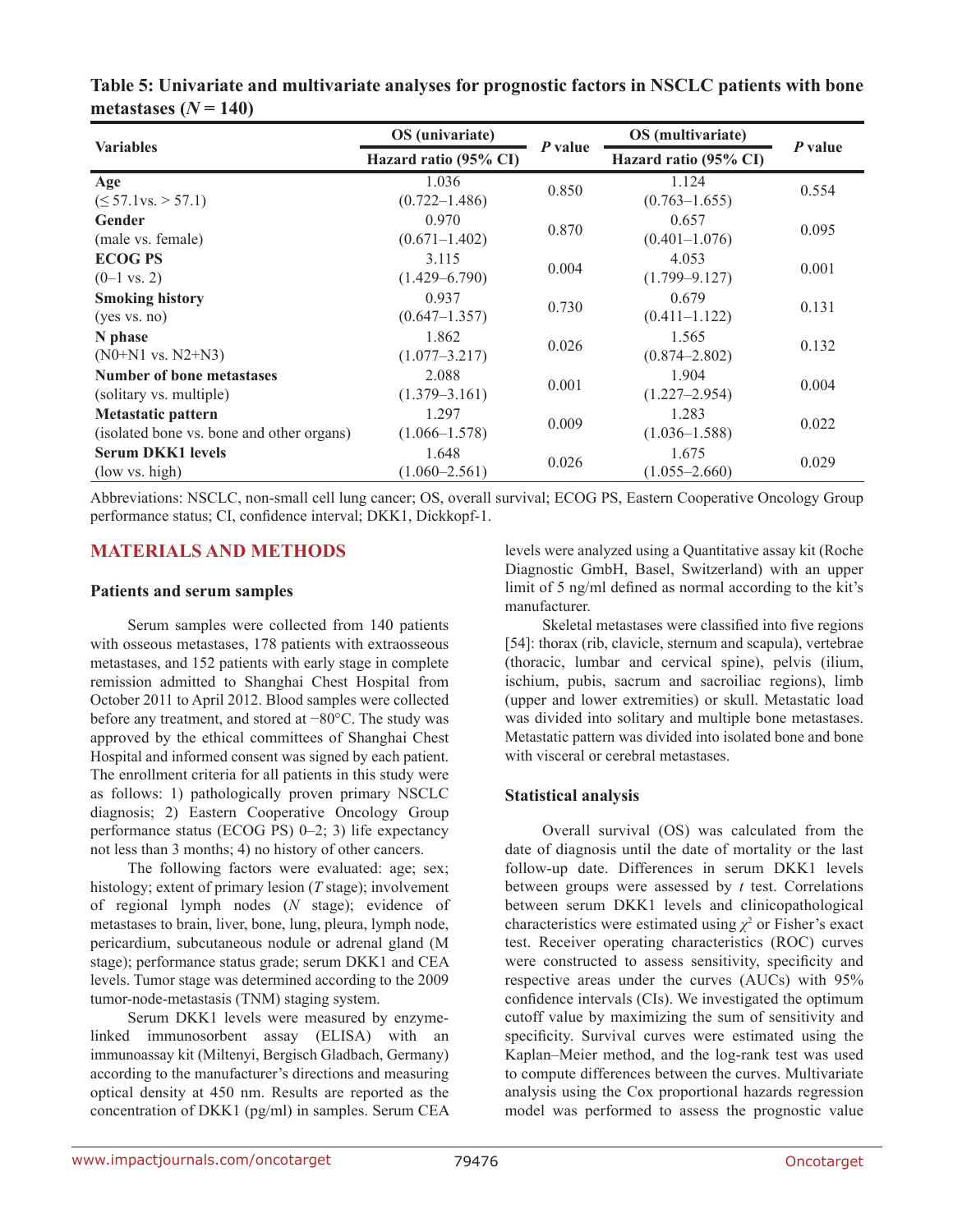of serum DKK1 levels. All *P* values were two-tailed,  $P \le 0.05$  was taken to be significant and 95% CIs for results were calculated, where appropriate. Data were analyzed using SAS 9.4 (SAS Institute, Cary, NC, USA).

### **ACKNOWLEDGMENTS AND FUNDING**

This work was supported by the Western Medicine Guide Project of Shanghai Committee of Science and Technology (Grant No.16411964700), the Science and Technology Development Fund of Shanghai Chest Hospital (Grant No. 2014YZDC10101), and the Fund of Vascular Targeted therapy in Oncology of CSCO (Grant No.Y-S2015-007).

# **CONFLICTS OF INTEREST**

The authors declare no conflicts of interest

# **REFERENCES**

- 1. Jemal A, Bray F, Center MM, Ferlay J, Ward E, Forman D. Global cancer statistics. CA Cancer J Clin. 2011; 61:69–90.
- 2. Al Husaini H, Wheatley-Price P, Clemons M, Shepherd FA. Prevention and management of bone metastases in lung cancer. J Thorac Oncol. 2009; 4:251–259.
- 3. Rubins JB, Dunitz J, Rubins HB, Maddaus MA, Niewoehner DE. Serum CEA as an adjunct to preoperative staging of lung cancer. J Thorac Cardiovasc Surg. 1998; 116:412–416.
- 4. Matsuoka K, Sumitomo S, Nakashima N, Mikasi N. Prognostic value of CEA and CYFRA21–1 in patients with pathological stage I NSCLC. Eur J Cardiothorac Surg. 2007; 32:435–439.
- 5. Hotta K, Segwa Y, Takigawa N, Kishino D, Saeki H, Nakata M, Mandai K, Eguchi K. Evaluation of the relationship between serum CEA level and treatment outcome in surgically resected clinical-stage I patients with non-smallcell lung cancer. Anticancer Res. 2000; 20:2177–2180.
- 6. Icard P, Regnard JF, Essomba A, Panebianco V, Levasseur P, Magdelleinat P. Preoperative carcinoembryonic antigen level as a prognostic indicator in resected primary lung cancer. Ann Thorac Surg. 1994; 58:811–814.
- 7. Muley T, Dienemann H, Ebert W. CYFRA21-1 and CEA are independent prognostic factors in 153 operated stage I NSCLC patients. Anticancer Res. 2004; 24:1953–1956.
- 8. Tomita M, Shimizu T, Ayabe T, Yonei A, Onitsuka T. Prognostic significance of tumour marker index based on preoperative CEA and CYFRA21-1 in NSCLC. Anticancer Res. 2010; 30:3099–4102.
- 9. Suzuki K, Nagai K, Yohida J, Moriyama E, Nishimura M, Takahashi K, Nishiwaki Y. Prognostic factors in clinical stage I NSCLC. Ann Thorac Surg. 1999; 67:927–932.
- 10. Sawabata N, Ohta M, Takeda S-I, Hirano H, Okumura Y, Asada H, Maeda H. Serum CEA level in surgically resected

clinical stage I patients with NSCLC. Ann Thorac Surg. 2002; 74:174–179.

- 11. Diez M, Torres A, Maestro ML, Ortega MD, Gomez A, Pollan M, Lopez JA, Picardo A, Hernando F, Balibrea JL. Prediction of survival and recurrence by serum and cytosolic levels of CEA.CA-125 and SCC antigens in resectable non-small-cell lung cancer. Br J Cancer. 1996; 73:1248–1254.
- 12. Kashiwabara, Saeki S, Sasaki J, Nomura M, Kohrogi H. Combined elevation of postoperative serum levels of CEA less than or equal to 2.5 ng/ml and absence of vascular invasion may predict no recurrence of stage I adenocarcinoma lung cancer. J Thorac Oncol. 2008; 3:1416–1420.
- 13. Buccheri G, Ferringo D. Identifying patients at risk of early postoperative recurrence of lung cancer: a new use of the old CEA test. Ann Thorac Surg. 2003; 75:973–980.
- 14. Cedrés S, Nuñez I, Longo M, Martinez P, Checa E, Torrejón D, Felip E. Serum tumor markers CEA, CYFRA21-1, and CA-125 are associated with worse prognosis in advanced non-small-cell lung cancer (NSCLC). Clin Lung Cancer. 2011; 12:172–179.
- 15. Kulpa J, Wójcik E, Reinfuss M, Kołodziejski L. Carcinoembryonic antigen, squamous cell carcinoma antigen, CYFRA 21-1, and neuron-specific enolase in squamous cell lung cancer patients. Clin Chem. 2002; 48: 1931–1937.
- 16. Ardizzoni A, Cafferata MA, Tiseo M, Filiberti R, Marroni P, Grossi F, Paganuzzi M. Decline serum carcinomebryonic antigen and cytokeratin 19 fragment during chemotherapy predicts objective response and survival in patients with advanced non small cell lung cancer. Cancer. 2006; 107:2842–2849.
- 17. Ogoshi K, Kasamatsu AM, Iyoda Ogoshi K, Kasamatsu A, Iyoda M, Sakuma K, Yamatoji M, Sakamoto Y, Ogawara K, Shiiba M, Tanzawa H, Uzawa K. Dickkopf-1 in human oral cancer. Int J Oncol. 2011; 39:329–336.
- 18. Glinka A, Wu W, Delius H, Monaghan AP, Blumenstock C, Niehrs C. Dickkopf-1 is a member of a new family of secreted proteins and functions in head induction. Nature. 1998; 391:357–362.
- 19. Niida A, Hiroko T, Kasai M, Furukawa Y, Nakamura Y, Suzuki Y, Sugano S, Akiyama T. Dkk1, a negative regulator of wnt signaling, is a target of the beta-catenin/tcf pathway. Oncogene. 2004; 23:8520–8526.
- 20. Tian E, Zhan F, Walker R, Rasmussen E, Ma Y, Barlogie B, Shaughnessy J. The role of the wnt-signaling antagonist Dkk1 in the development of osteolytic lesions in multiple myeloma. N Engl J Med. 2003; 349:2483–2494.
- 21. Hall CL, Bafico A, Dai J, Aaronson SA, Keller ET. Prostate cancer cells promote osteoblastic bone metastases through Wnts. Cancer Res. 2005; 65:7554–7560.
- 22. Semënov MV, Tamai K, Brott BK, Kühl M, Sokol S, He X. Head inducer Dickkopf-1 is a ligand for Wnt coreceptor LRP6. Curr Biol. 2001; 11:951–961.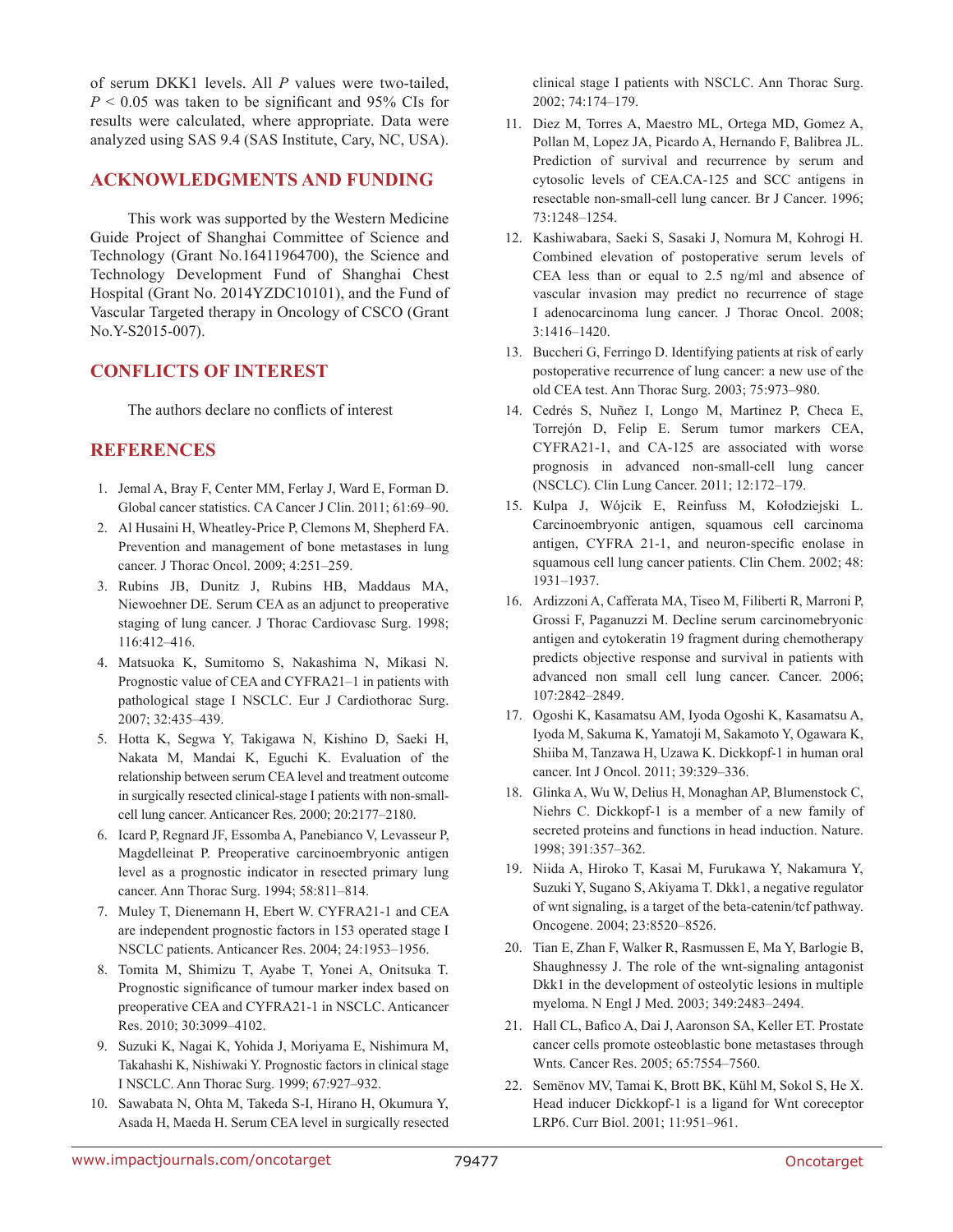- 23. Brott B, Sokol S. Regulation of Wnt/LRP signaling by distinct domains of dickkopf proteins. Mol Cell Biol. 2002; 22:6100–6110.
- 24. Bu G, Lu W, Liu CC, Selander K, Yoneda T, Hall C, Keller ET, Li Y. Breast cancer-derived Dickkopf1 inhibits osteoblast differentiation and osteoprotegerin expression: implication for breast cancer osteolytic bone metastases. Int J Cancer. 2008; 123:1034–1042.
- 25. Chu T, Teng J, Jiang L, Zhong H, Han B. Lung cancerderived Dickkopf1 is associated with bone metastasis and the mechanism involves the inhibition of osteoblast differentiation. Biochem Biophys Res Commun. 2014; 443:962–968.
- 26. Fedi P, Bafico A, Nieto Soria A, Burgess WH, Miki T, Bottaro DP, Kraus MH, Aaronson SA. Isolation and biochemical characterization of the human DKK-1 homologue, a novel inhibitor of mammalian Wnt signaling. J Biol Chem. 1999; 274:19465–19472.
- 27. Grotewold L, Theil T, Rüther U. Expression pattern of Dkk-1 during mouse limb development. Mech Dev. 1999; 89:151–153.
- 28. Rawadi G, Vayssie`re B, Dunn F, Baron R, Roman-Roman S. BMP-2 controls alkaline phosphatase and osteoblast mineralization by a Wnt autocrine loop. J Bone Miner Res. 2003; 18:1842- 1853.
- 29. Gunn W, Conley A, Deininger L, Olson S, Prockop D, Gregory C. A crosstalk between myeloma cells and marrow stromal cells stimulates production of DKK1 and interleukin-6: A potential role in the development of lytic bone disease and tumor progression in multiple myeloma. Stem Cells. 2006; 24:986–991.
- 30. Fujita K, Janz S. Attenuation of WNT signaling by DKK1 and -2 regulates BMP2-induced osteoblast differentiation and expression of OPG, RANKL and M-CSF. Mol Cancer. 2007; 6:71.
- 31. Giuliani N, Colla S,Morandi F, LazzarwttiM, Sala R, Bonomini S, Grano M, Colucci S, Svaldi M, Rizzoli V. Myeloma cells block RUNX2/CBFA1 activity in human bone marrow osteoblast progenitors and inhibits osteoblast formation and differentiation. Blood. 2005; 106:2472–2483.
- 32. Han SX, Zhou X, Sui X, He CC, Cai MJ, Ma JL, Zhang YY, Zhou CY, Ma CX, Varela-Ramirez A, Zhu Q. Serum Dickkopf-1 is a novel serological biomarker for the diagnosis and prognosis of pancreatic cancer. Oncotarget. 2015; 6:19907–19917. doi: 10.18632/oncotarget.4529.
- 33. Gao C, Xie R, Ren C, Yang X. Dickkopf-1 expression is a novel prognostic marker for gastric cancer. J Biomed Biotechnol. 2012; 2012:804592.
- 34. Lee HS, Lee HE, Park Do J, Kim HH, Kim WH, Park KU. Clinical significance of serum and tissue dickkopf-1 levels in patients with gastric cancer. Clin Chim Acta. 2012; 413:1753–1760.
- 35. Yang H, Chen GD, Fang F, Liu Z, Lau SH, Zhang JF, Lau WY, Yang LY. Dickkopf-1: as a diagnostic and prognostic

serum marker for early hepatocellular carcinoma. Int J Biol Markers. 2013; 28:286–297.

- 36. Yu B, Yang X, Xu Y, Yao G, Shu H, Lin B, Hood L, Wang H, Yang S, Gu J, Fan J, Qin W. Elevated expression of dkk1 is associated with cytoplasmic/nuclear betacatenin accumulation and poor prognosis in hepatocellular carcinomas. J Hepatol. 2009; 50:948–957.
- 37. ShizhuoW, Tao J, Shulan Z, Bing Z. The expression and significance of dickkopf-1 in epithelial ovarian carcinoma. Int J Biol Markers. 2009; 24:165–170.
- 38. Shi RY, Yang XR, Shen QJ, Yang LX, Xu Y, Qiu SJ, Sun YF, Zhang X, Wang Z, Zhu K, Qin WX, Tang ZY, Fan J, et al. High expression of Dickkopf-related protein 1 is related to lymphatic metastasis and indicates poor prognosis in intrahepatic cholangiocarcinoma patients after surgery. Cancer. 2013; 119:993–1003.
- 39. Kaba M, Pirincci N, Benli E, Gecit I, Gunes M, Yuksel MB, Tok A, Kemik AS. Dickkopf-1 levels in Turkish patients with bladder cancer and its association with clinicopathological features. Asian Pac J Cancer Prev. 2014; 15:381–384.
- 40. Sun DK, Wang L, Wang JM, Zhang P. Serum Dickkopf-1 levels as a clinical and prognostic factor in patients with bladder cancer. Genet Mol Res. 2015; 14:18181–18187.
- 41. Hall CL, Daignault SD, Shah RB, Pienta KJ, Keller ET. Dickkopf-1 expression increases early in prostate cancer development and decreases during progression from primary tumor to metastasis. Prostate. 2008; 68:1396–1404.
- 42. Rachner TD, Thiele S, Göbel A, Browne A, Fuessel S, Erdmann K, Wirth MP, Fröhner M, Todenhöfer T, Muders MH, Kieslinger M, Rauner M, Hofbauer LC. High serum levels of Dickkopf-1 are associated with a poor prognosis in prostate cancer patients. BMC Cancer. 2014; 14:649.
- 43. Voorzanger-Rousselot N, Goehrig D, Journe F, Doriath V, Body JJ, Clezardin P ,Garnero P. Increased Dickkopf-1 expression in breast cancer bone metastases. Br J Cancer. 2007; 97:964–970.
- 44. Zhou SJ, Zhuo SR, Yang XQ, Qin CX, Wang ZL. Serum Dickkopf-1 expression level positively correlates with a poor prognosis in breast cancer. Diagn Pathol. 2014; 9:161.
- 45. Jiang T, Huang L, Zhang S. Dkk-1 in serum as a clinical and prognostic factor in patients with cervical cancer. Int J Biol Markers. 2013; 28:221–225.
- 46. Jiang T, Wang S, Huang L, Zhang S. Clinical significance of serum DKK-1 in patients with gynecological cancer. Int J Gynecol Cancer. 2009; 19:1177–1181.
- 47. Makino T, Yamasaki M, Takemasa I, Takeno A, Nakamura Y, Miyata H, Takiguchi S, Fujiwara Y, Matsuura N, Mori M, Doki Y. Dickkopf-1 expression as a marker for predicting clinical outcome in esophageal squamous cell carcinoma. Ann Surg Oncol. 2009; 16:2058–2064.
- 48. Yamabuki T, Takano A, Hayama S, Ishikawa N, Kato T, Miyamoto M, Ito T, Ito H, Miyagi Y, Nakayama H. Dikkopf-1 as a novel serologic and prognostic biomarker